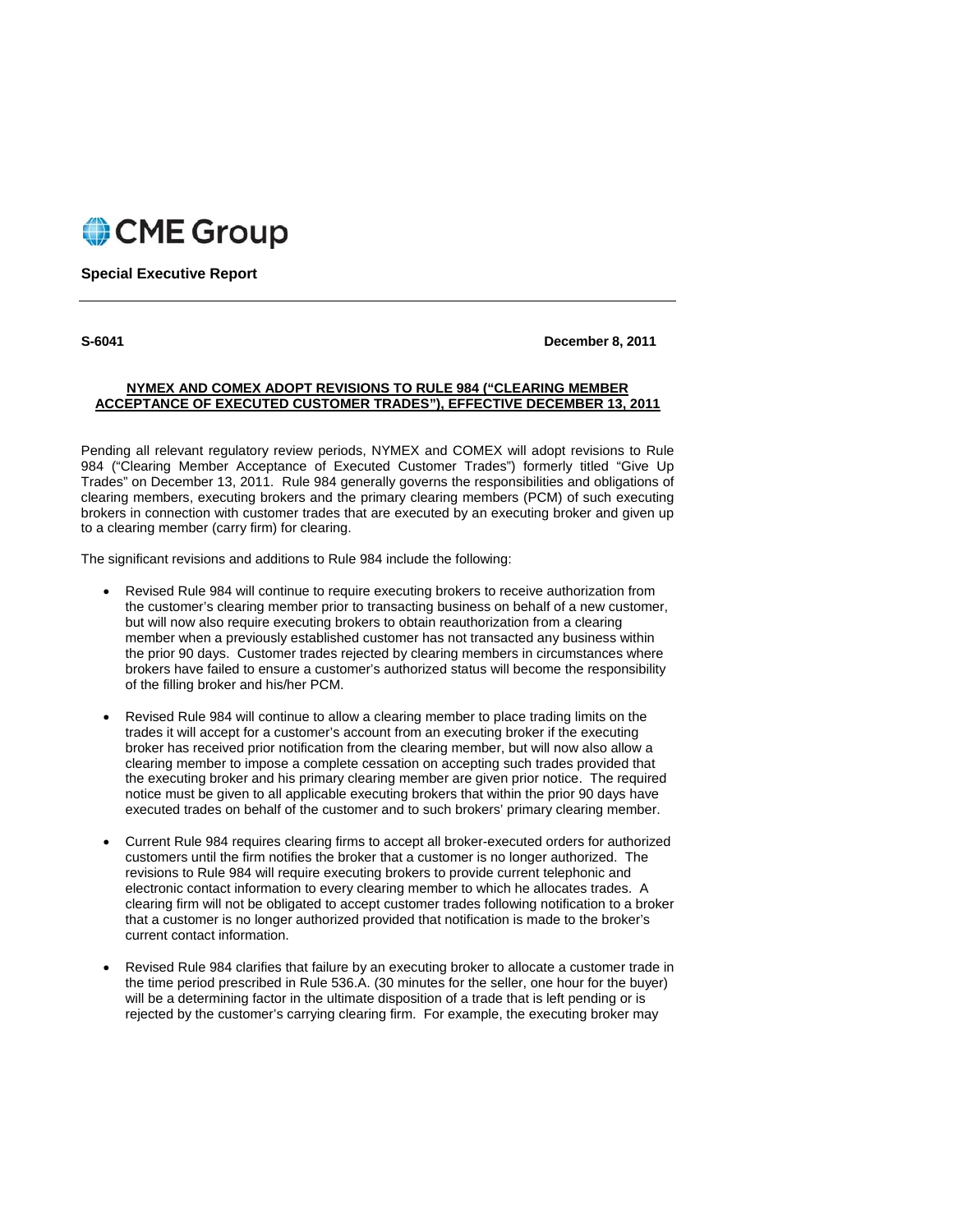S-6041 December 8, 2011 Page 2

> be required to book the trade into his personal or error account (depending on the circumstances) at his qualifying clearing firm.

- Revised Rule 984 requires that a clearing member must pay all brokerage fees (including but not limited to floor brokerage fees) incurred for all transactions by an executing broker that are accepted by that clearing member through the Brokerage Payment System (BPS). This language modifies the former requirement that all floor brokerage fees be paid through the now retired ATOM System.
- Language has been added to Rule 984 that requires a clearing member allocated a customer trade to accept or reject the trade within 60 minutes of receiving the allocation; however the clearing member will then have until close of business on the next business day the ability to reject a trade if it determines that the trade is an error or exceeds limits that the clearing member has placed on the customer's account.

The revisions to NYMEX and COMEX Rule 984 are set forth below, with additions underscored and deletions overstruck.

#### **984. GIVE UP TRADESCLEARING MEMBER ACCEPTANCE OF EXECUTED CUSTOMER TRADES**

The following provisions define the minimum responsibilities and obligations of those parties to the clearance of a customer trade.A trade given up to another clearing member will be deemed to have been accepted by, and the fina such trades will be the responsibility of, such clearing member if the tra of business on the business day following the trade date. The acceptance of a trade by a clearing member shall member of the duty to act in good faith diligence.

ment whose terms and conditions govern the respon:<br>embers, the following provisions shall define the respo brokers, customers and Clearing Members, the following provisions shall define the respective responsibilities/obligations of those parties to an order.

The term "executing broker" as used in this R<sub>rule</sub> is the registered billing entity. Member Firm or Floor Broker to whom the order is transmitted.

### **984.A. Responsibilities and /Obligations of Clearing Members**

The acceptance for clearance of a trade by a Clearing Member shall not relieve any party to the solicitation, handling, execution or clearance of such trade from the duty to act in good faith and with reasonable care and diligence. 1. Timeframe for a Carrying Clearing Member to Accept or Reject an Allocated Trade

A Clearing Member that has been allocated a customer trade must accept or reject such trade within 60 minutes of receiving the allocation. Such trades may only be rejected in accordance with the provisions of section A.3 of this Rule.

If after accepting an allocated trade a Clearing Member determines that such trade is an error or exceeds limits which have been communicated to an executing broker and his Primary Clearing Member ("PCM") in accordance with section A.3 of this Rule, the Clearing Member may reject such trade any time up to the close of business on the business day following the date of execution.

2. Limits Placed by Clearing Member

A Clearing Member may, in its discretion, place trading limits or impose a complete cessation on the trades it will accept for give-upclearance for a customer's account from an executing broker, provided, however, that both the executing broker and his respective PCM receives prior written, telephonic or electronic notice from the Clearing Member of the applicable trading limits or trading cessation imposed on that customer account. Such nNotice must be given to all applicable executing brokers that within the prior 90 days have executed trades on behalf of said customer and allocated such trades to the applicable received by the executing broker in a timely manner. A copy of such notice shall be retained by the Clearing Member, and to such executing brokers' PCMs.

A copy of any and all correspondence evidencing any notice required by section A.2 of this Rule shall be retained as part of the books and records of the Clearing Member, the executing broker and his PCM.

**Formatted:** Font: 9 pt, Font color: Auto **Formatted:** Font: 9 pt

**Formatted:** Font: 9 pt, Not Bold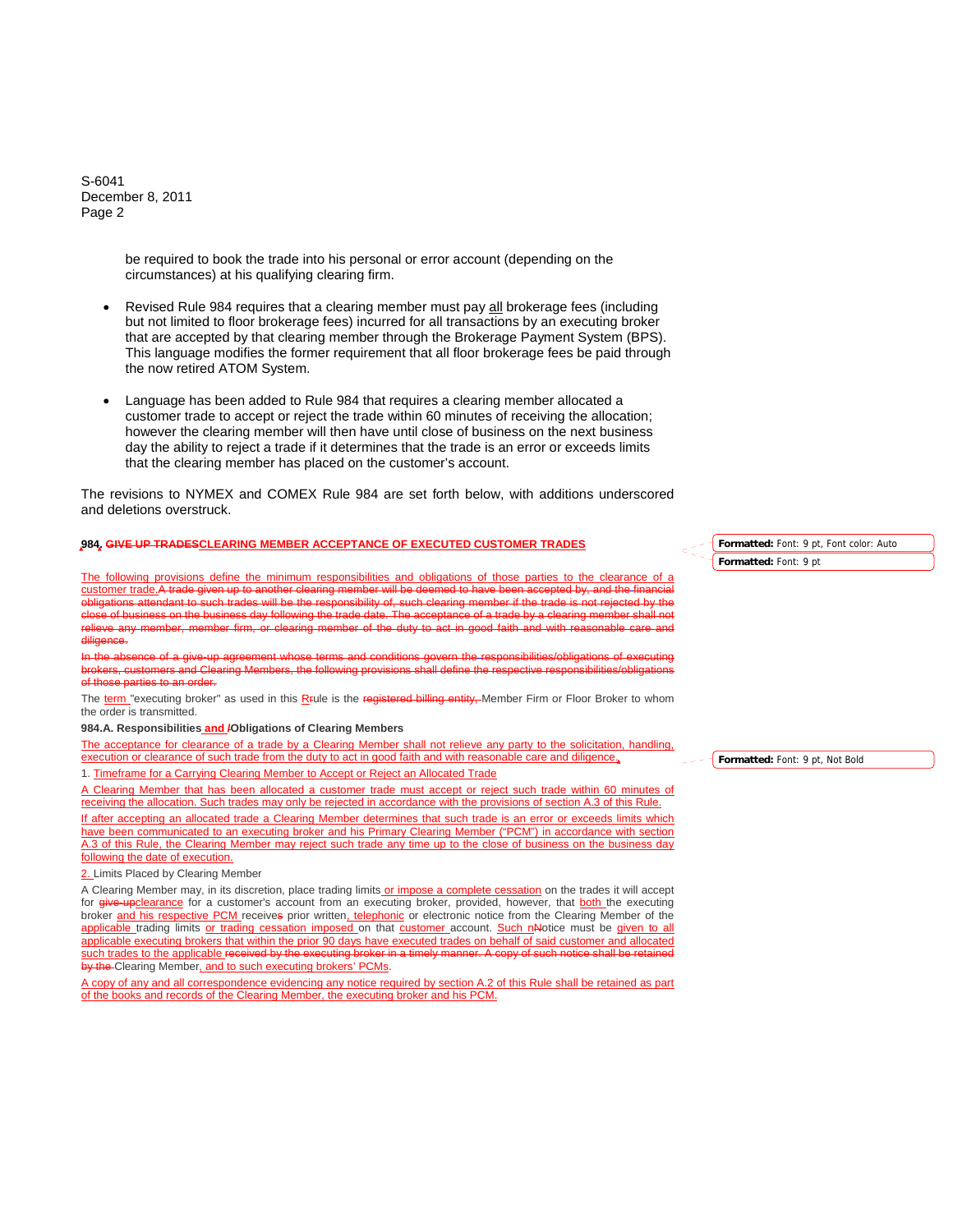### S-6041 December 8, 2011 Page 3

#### 32. Trade Rejection

A Clearing Member may only reject ("DK") a trade that has been given up to it for clearanceonly if: (1) the trade exceeds the trading limits established in accordance with under section A.24. of this R<sub>Full</sub>e for that customer and such limits it haves been communicated to the executing broker and his PCM in accordance with as described in Ssection A.2 of this  $Rule4$ ; or (2) the trade is an error for which the executing broker is responsible. If a rejected trade, or an unclaimed but pending trade, was allocated to the a-Clearing Member by has a basis for and rejects a trade, it must notify the executing broker beyond the time period required under Rule 536.A, that fact shall be taken into consideration in any dispute between such Clearing Member and executing broker regarding such trade that is governed by Exchange Rules.promptly.

### 43. Billing

A Clearing Member will pay all floor brokerage fees incurred for all transactions by the executing broker for the customer and subsequently accepted by the Clearing Member by means of the ATOM Brokerage Payment sSystem ("BPS"). Floor bBrokerage fees will be agreed upon in advance among the Clearing Member, the customer and the executing broker.

### **984.B. Responsibilities and /Obligations of Executing Brokers**

# 1. Customer Order Placement

An executing broker will be responsible for determining that all orders received on behalf of a customer's account have beenare placed or authorized by the customer. Once an order has been accepted, a broker or the broker's clerk must: (a) confirm the terms of the order with the customer;

(b) accurately execute the order according to its terms;

(c) confirm the execution of the order to the customer as soon as practicable; and,

(d) transmit such executed order to the Clearing Member as soon as practicable in accordance with Exchange Rules and procedures.

2. Use of Other Persons

Unless otherwise agreed in writing, the executing broker is allowed to use the services of another broker in connection with the broker's obligations under these R<sub>F</sub>ules. The executing broker remains responsible to the customer and Clearing Member under these R<sub>Fules</sub>.

3. Executing Broker Responsibility for Verifying Clearing Member Authorization

Prior to a broker accepting and executing an initial order for any new customer account, the executing broker must confirm with thesuch customer's Clearing Member by telephonic, electronic or written means, that:

(a) the customer has a valid account with the Clearing Member;

(b) the account number;

(c) the brokerage rate; and

(d) the customer is authorized by the Clearing Member to place orders with the executing broker for that specific account. The executing broker must shall retain as part of his books and records a copy of the authorization received from the Clearing Member, or the specifics of the telephonic confirmation, which includes the name of the Clearing Member representative, opposite party, date, time and any other relevant information. The falsification of such information shall be the basis for disciplinary action.

Each executing broker shall conduct ongoing due diligence to ensure that all customer orders received are for active accounts. If a broker has neither executed trades on behalf of a particular customer nor allocated that customer's trades to a specific Clearing Member within the past 90 days, the broker shall not execute any trade for that customer for allocation to the Clearing Member without first confirming with the Clearing Member that the customer remains active and that the broker continues to be authorized to execute trades on behalf of the customer.

Each executing broker shall ensure that every Clearing Member to which he allocates trades: (1) has received current telephonic and electronic contact information for the executing broker and his PCM; and (2) is immediately informed of any change in the broker's PCM.

For purposes of providing any notice required under this Rule, a Clearing Member may rely upon the most recent telephonic and electronic contact information it received from the executing broker.

#### 4. Rejection of Customer Order

Where an executing broker has confirmed Clearing Member authorization to execute orders on behalf of a customer inaccordance with this Rule 984, the broker may, in the broker's discretion, reject an order that the customer transmits to the broker for execution. The **executing** broker shall promptly notify the customer and the Clearing Member(s) of any such rejection.

**Formatted:** Justified, Space Before: 3 pt, After: 3 pt, Don't adjust space between Latin and Asian text, Don't adjust space between Asian text and numbers